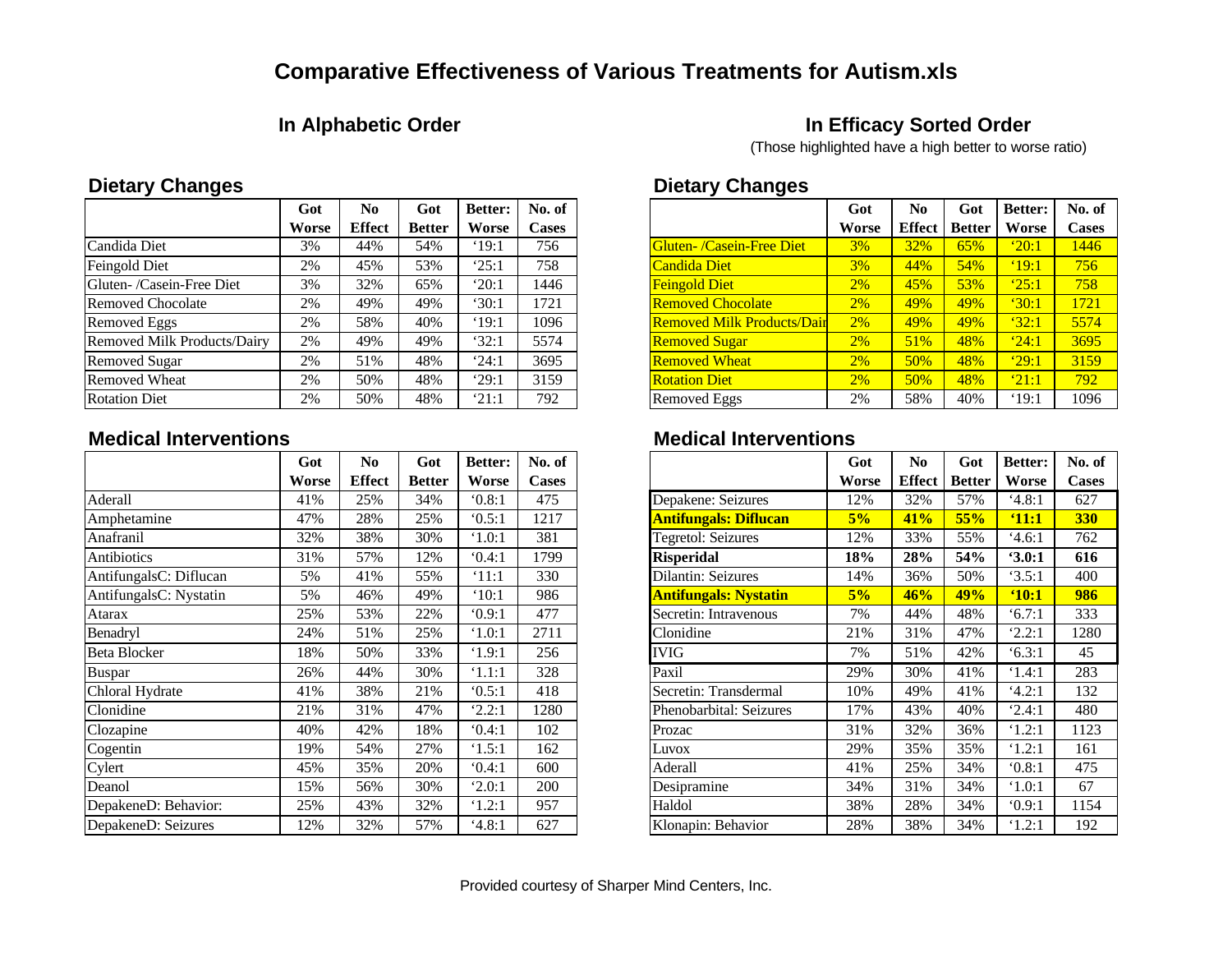# **Comparative Effectiveness of Various Treatments for Autism.xls**

| Desipramine              | 34% | 31% | 34% | $^{\circ}1.0:1$ | 67               | Naltrexone                | 20% | 46% | 34% | $^{\circ}1.7:1$     |
|--------------------------|-----|-----|-----|-----------------|------------------|---------------------------|-----|-----|-----|---------------------|
| DilantinD: Behavior      | 28% | 49% | 23% | 0.8:1           | 1077             | Zoloft                    | 33% | 33% | 34% | $^{\circ}1.0:1$     |
| DilantinD: Seizures      | 14% | 36% | 50% | 3.5:1           | 400              | <b>Beta Blocker</b>       | 18% | 50% | 33% | $^{\circ}1.9:1$     |
| Felbatol                 | 21% | 53% | 26% | 1.2:1           | 43               | Mellaril                  | 29% | 38% | 33% | '1.2:1              |
| Fenfluramine             | 20% | 52% | 28% | '1.4:1          | 459              | Tofranil                  | 30% | 38% | 33% | '1.1:1              |
| Halcion                  | 37% | 37% | 26% | 0.7:1           | $\overline{54}$  | Depakene: Behavior:       | 25% | 43% | 32% | 1.2:1               |
| Haldol                   | 38% | 28% | 34% | 0.9:1           | 1154             | Lithium                   | 26% | 43% | 31% | '1.2:1              |
| <b>IVIG</b>              | 7%  | 51% | 42% | 6.3:1           | 45               | Tegretol: Behavior        | 25% | 45% | 31% | '1.2:1              |
| KlonapinD: Behavior      | 28% | 38% | 34% | '1.2:1          | 192              | Anafranil                 | 32% | 38% | 30% | $^{\circ}1.0:1$     |
| KlonapinD: Seizures      | 31% | 60% | 10% | 0.3:1           | 42               | <b>Buspar</b>             | 26% | 44% | 30% | '1.1:1              |
| Lithium                  | 26% | 43% | 31% | 1.2:1           | 410              | Deanol                    | 15% | 56% | 30% | '2.0:1              |
| Luvox                    | 29% | 35% | 35% | '1.2:1          | 161              | Prolixin                  | 31% | 40% | 30% | $^{\circ}1.0:1$     |
| Mellaril                 | 29% | 38% | 33% | '1.2:1          | 2062             | Ritalin                   | 45% | 26% | 29% | 0.7:1               |
| MysolineD: Behavior      | 43% | 43% | 15% | 0.3:1           | 136              | Fenfluramine              | 20% | 52% | 28% | '1.4:1              |
| MysolineD: Seizures      | 19% | 59% | 22% | '1.2:1          | 64               | Zarontin: Seizures        | 19% | 53% | 28% | $\overline{1}$ .4:1 |
| Naltrexone               | 20% | 46% | 34% | `1.7:1          | 221              | Cogentin                  | 19% | 54% | 27% | '1.5:1              |
| Paxil                    | 29% | 30% | 41% | '1.4:1          | 283              | Stelazine                 | 28% | 45% | 27% | `1.0:1              |
| Phenergan                | 29% | 46% | 24% | 0.8:1           | 266              | Felbatol                  | 21% | 53% | 26% | '1.2:1              |
| PhenobarbitalD: Behavior | 47% | 37% | 16% | 0.3:1           | 1076             | Halcion                   | 37% | 37% | 26% | 0.7:1               |
| PhenobarbitalD: Seizures | 17% | 43% | 40% | 2.4:1           | 480              | Amphetamine               | 47% | 28% | 25% | 0.5:1               |
| Prolixin                 | 31% | 40% | 30% | $^{\circ}1.0:1$ | $\overline{91}$  | Benadryl                  | 24% | 51% | 25% | 1.0:1               |
| Prozac                   | 31% | 32% | 36% | 1.2:1           | 1123             | Phenergan                 | 29% | 46% | 24% | 0.8:1               |
| Risperidal               | 18% | 28% | 54% | 3.0:1           | 616              | Thorazine                 | 36% | 40% | 24% | 0.7:1               |
| Ritalin                  | 45% | 26% | 29% | 0.7:1           | 3813             | Valium                    | 35% | 41% | 24% | `0.7:1              |
| Secretin: Intravenous    | 7%  | 44% | 48% | 6.7:1           | 333              | Dilantin: Behavior        | 28% | 49% | 23% | 0.8:1               |
| Secretin: Transdermal    | 10% | 49% | 41% | 4.2:1           | 132              | Atarax                    | 25% | 53% | 22% | 0.9:1               |
| Stelazine                | 28% | 45% | 27% | $^{\circ}1.0:1$ | 420              | <b>Mysoline: Seizures</b> | 19% | 59% | 22% | 1.2:1               |
| TegretolD: Behavior      | 25% | 45% | 31% | '1.2:1          | 1423             | Chloral Hydrate           | 41% | 38% | 21% | 0.5:1               |
| TegretolD: Seizures      | 12% | 33% | 55% | 4.6:1           | 762              | Zarontin: Behavior        | 34% | 45% | 21% | 0.6:1               |
| Thorazine                | 36% | 40% | 24% | 0.7:1           | 919              | Cylert                    | 45% | 35% | 20% | 0.4:1               |
| Tofranil                 | 30% | 38% | 33% | '1.1:1          | $\overline{713}$ | Clozapine                 | 40% | 42% | 18% | 0.4:1               |
| Valium                   | 35% | 41% | 24% | 0.7:1           | 824              | Phenobarbital: Behavior   | 47% | 37% | 16% | 0.3:1               |
| ZarontinD: Behavior      | 34% | 45% | 21% | 0.6:1           | 136              | Mysoline: Behavior        | 43% | 43% | 15% | 0.3:1               |
| ZarontinD: Seizures      | 19% | 53% | 28% | '1.4:1          | 93               | Antibiotics               | 31% | 57% | 12% | 0.4:1               |
| Zoloft                   | 33% | 33% | 34% | `1.0:1          | $\overline{321}$ | Klonapin: Seizures        | 31% | 60% | 10% | 0.3:1               |

|                         | 20% | 46% | 34% | '1.7:1          | 221             |
|-------------------------|-----|-----|-----|-----------------|-----------------|
| Naltrexone              |     |     |     |                 |                 |
| Zoloft                  | 33% | 33% | 34% | `1.0:1          | 321             |
| <b>Beta Blocker</b>     | 18% | 50% | 33% | '1.9:1          | 256             |
| Mellaril                | 29% | 38% | 33% | '1.2:1          | 2062            |
| Tofranil                | 30% | 38% | 33% | '1.1:1          | 713             |
| Depakene: Behavior:     | 25% | 43% | 32% | '1.2:1          | 957             |
| Lithium                 | 26% | 43% | 31% | '1.2:1          | 410             |
| Tegretol: Behavior      | 25% | 45% | 31% | '1.2:1          | 1423            |
| Anafranil               | 32% | 38% | 30% | $^{\circ}1.0:1$ | 381             |
| Buspar                  | 26% | 44% | 30% | '1.1:1          | 328             |
| Deanol                  | 15% | 56% | 30% | '2.0:1          | 200             |
| Prolixin                | 31% | 40% | 30% | `1.0:1          | 91              |
| Ritalin                 | 45% | 26% | 29% | `0.7:1          | 3813            |
| Fenfluramine            | 20% | 52% | 28% | '1.4:1          | 459             |
| Zarontin: Seizures      | 19% | 53% | 28% | '1.4:1          | 93              |
| Cogentin                | 19% | 54% | 27% | '1.5:1          | 162             |
| Stelazine               | 28% | 45% | 27% | `1.0:1          | 420             |
| Felbatol                | 21% | 53% | 26% | '1.2:1          | 43              |
| Halcion                 | 37% | 37% | 26% | `0.7:1          | $\overline{54}$ |
| Amphetamine             | 47% | 28% | 25% | 0.5:1           | 1217            |
| Benadryl                | 24% | 51% | 25% | `1.0:1          | 2711            |
| Phenergan               | 29% | 46% | 24% | 0.8:1           | 266             |
| Thorazine               | 36% | 40% | 24% | 0.7:1           | 919             |
| Valium                  | 35% | 41% | 24% | `0.7:1          | 824             |
| Dilantin: Behavior      | 28% | 49% | 23% | 0.8:1           | 1077            |
| Atarax                  | 25% | 53% | 22% | 0.9:1           | 477             |
| Mysoline: Seizures      | 19% | 59% | 22% | '1.2:1          | 64              |
| Chloral Hydrate         | 41% | 38% | 21% | 0.5:1           | 418             |
| Zarontin: Behavior      | 34% | 45% | 21% | 0.6:1           | 136             |
| Cylert                  | 45% | 35% | 20% | 0.4:1           | 600             |
| Clozapine               | 40% | 42% | 18% | 0.4:1           | 102             |
| Phenobarbital: Behavior | 47% | 37% | 16% | 0.3:1           | 1076            |
| Mysoline: Behavior      | 43% | 43% | 15% | 0.3:1           | 136             |
| Antibiotics             | 31% | 57% | 12% | 0.4:1           | 1799            |
| Klonapin: Seizures      | 31% | 60% | 10% | 0.3:1           | 42              |